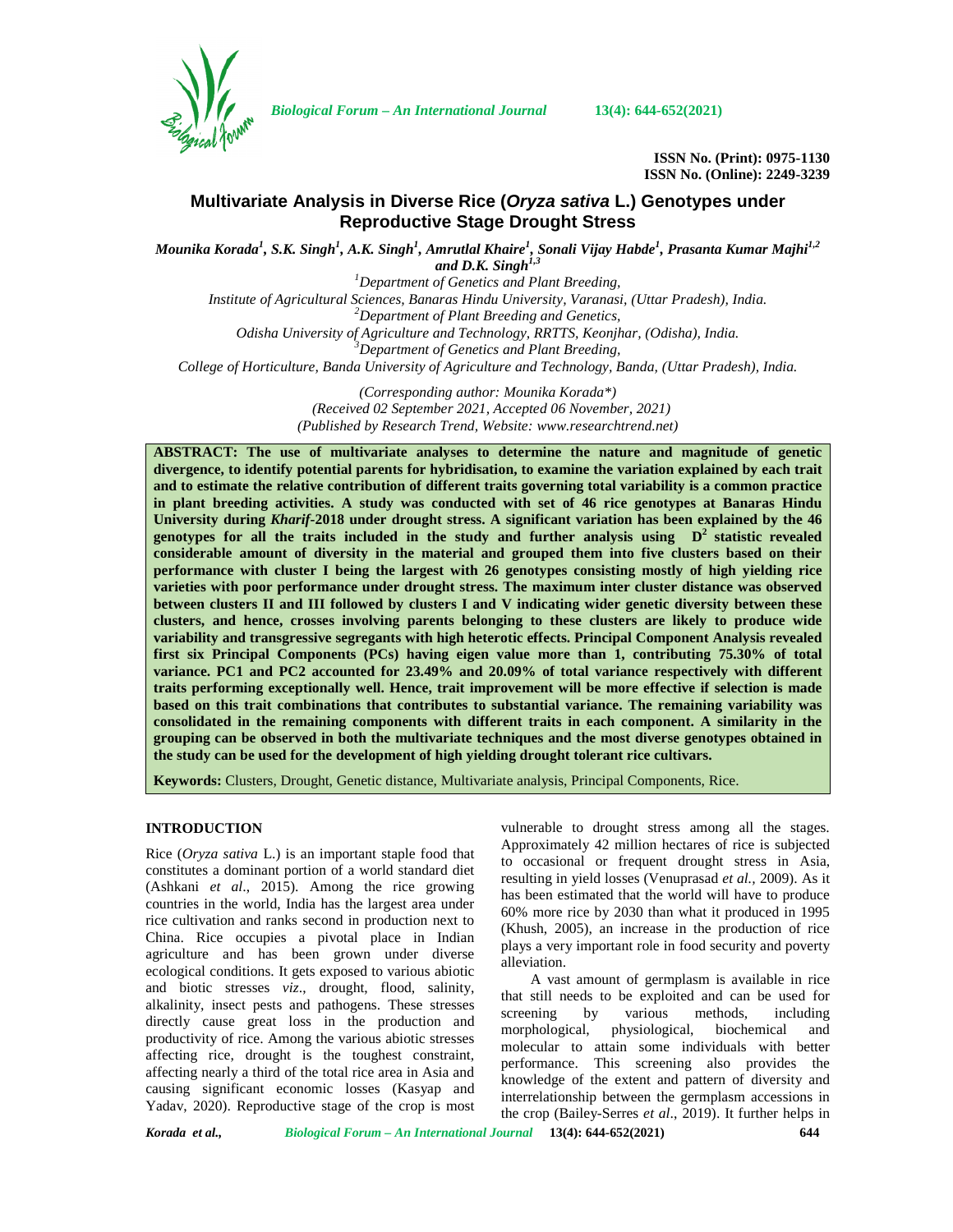grouping of genotypes based on their performance and specific traits which further can be used for trait specific breeding programs like abiotic or biotic stress breeding.

The germplasm available in any crop species provides the scope of wide variability and is a valuable source of the base population (Jovovic *et al.,* 2020). Information on the genetic diversity and distance among the breeding lines is important for determining breeding strategies, classifying the parental lines and predicting future hybrid performance. By and large, crossings between parents with the greatest genetic divergence are the most responsive to genetic improvement. Genetic distance estimates for population grouping can be estimated by different methods and one of them is to apply multivariate analysis. Various multivariate statistical tools include Mahalanobis  $D^2$ statistic, Principal Component Analysis (PCA), Cluster analysis and discriminant function analysis (Oyelola, 2004; Henderson and Seaby, 2008). Among these, Mahalanobis  $D^2$  statistics is widely used and a powerful tool to analyse the relative contribution of various yield components to total divergence and also classifies different genotypes into suitable clusters based on their genetic distances ( $D^2$  values) (Awan *et al.*, 2015). This study estimates the relative contribution of several components at the intra- and inter-cluster levels, and genotypes derived from widely divergent clusters are likely to form heterotic combinations, with a large range of variability expected in segregating generations. The other technique *viz*., Principal component analysis

(PCA) is a procedure which is commonly used for compression, reduction and transformation of data. It transforms a number of possibly correlated variables into a smaller number of uncorrelated variables called principal components (Jolliffe *et al*., 2016). This technique assists in identification of traits that help in distinguishing selected genotypes based on similarities in one or more traits and classify the genotypes into separate groups. With this background, the present study was conducted to group 46 rice genotypes of rice based on their distances and behaviour under drought stress.

#### **MATERIAL AND METHODS**

The present investigation was carried out at Agricultural Research Farm, Banaras Hindu University, Varanasi during *Kharif* 2018 with a set of 46 rice genotypes consisting of local drought donors, advanced varietal lines for reproductive stage drought tolerance, high yielding drought susceptible varieties and high yield drought tolerant varieties. The genotypes used in the present study were obtained from IRRI-South Asia Hub, Hyderabad (Table 1). These genotypes were evaluated in an Alpha Lattice Design with three replications. All the recommended package of practices were followed to grow the crop until harvest except irrigation, so as to provide proper drought stress. Appropriate measures were taken to impose reproductive stage drought stress at peak tillering stage.

| Table 1: List of rice genotypes used for diversity analysis. |  |
|--------------------------------------------------------------|--|
|--------------------------------------------------------------|--|

| Sr. No. | Genotype        | Sr. No. | Genotype            | Sr. No. | Genotype              |
|---------|-----------------|---------|---------------------|---------|-----------------------|
| ı.      | CRDhan801       | 17.     | $CGZR-1$            | 33.     | IR106516-1-2-2-2      |
| 2.      | Aus $314$       | 18.     | <b>NDR359</b>       | 34.     | Swarna                |
| 3.      | <b>HUR105</b>   | 19.     | $HUR4-3$            | 35.     | IR90257-B-577-2-1-3-B |
| 4.      | JagliBoro       | 20.     | $HUR5-2$            | 36.     | IR93827-29-1-1-4      |
| 5.      | Puttige         | 21.     | Pantdhan12          | 37.     | IR95817-5-1-1-2       |
| 6.      | <b>IR64</b>     | 22.     | PusaBasmati         | 38.     | <b>MTU1010</b>        |
| 7.      | Genit           | 23.     | Kalanamak           | 39.     | IR13L378              |
| 8.      | Chiaviwei-Ko    | 24.     | Pusa11-21           | 40.     | IR108199-24-32-1-1-B  |
| 9.      | DRRDhan44       | 25.     | SambaMahsuri        | 41.     | <b>IRRI123</b>        |
| 10.     | IR62266-42-6-2  | 26.     | IR103587-22-5-5-B   | 42.     | IR80310-12-B-1-3-B    |
| 11.     | E2040           | 27.     | TRP-20-7-1-B-2-B    | 43.     | Sahabagidhan          |
| 12.     | $HUBR2-1$       | 28.     | IR95785-31-2-1-2    | 44.     | Aus301                |
| 13.     | N <sub>22</sub> | 29.     | IR107891-B-B-90-3-1 | 45.     | <b>BakTulsi</b>       |
| 14.     | Vandana         | 30.     | IR127363-76-1       | 46.     | Perunel               |
| 15.     | HUR3022         | 31.     | IR114155            |         |                       |
| 16.     | Sarjoo-52       | 32.     | IR106312-50-1-1-1   |         |                       |

**Observations recorded:** The data was collected for a total of 17 traits consisting of 13 yield traits *viz.,* days to 50% flowering, days to maturity, plant height, effective tillers per plant, panicle length, spikelets per panicle, grains per panicle, spikelet fertility %, 1000-Grain weight, kernel L/B ratio, grain yield per plant, biomass, harvest Index and 4 drought related traits *viz*., SPAD value, canopy temperature, stomatal conductance and proline content for all the 46 rice genotypes under severe drought stress condition. For most of the traits, the data was collected on five randomly selected plants in each replication, whereas,

days to 50% flowering, days to maturity and canopy temperature were recorded on plot basis.

**Statistical Analysis:** The quantitative trait mean values computed based on data of five randomly tagged plants in each genotype were used for statistical analysis. Analysis of variance (ANOVA) was performed to partition the total variation into its sources following Alpha lattice design as given by Williams and Patterson, 1976 using R software. Genetic diversity analysis was done using Mahalanobis's  $D^2$  statistic (1936). The grouping of genotypes into different clusters was done using Tocher's method as described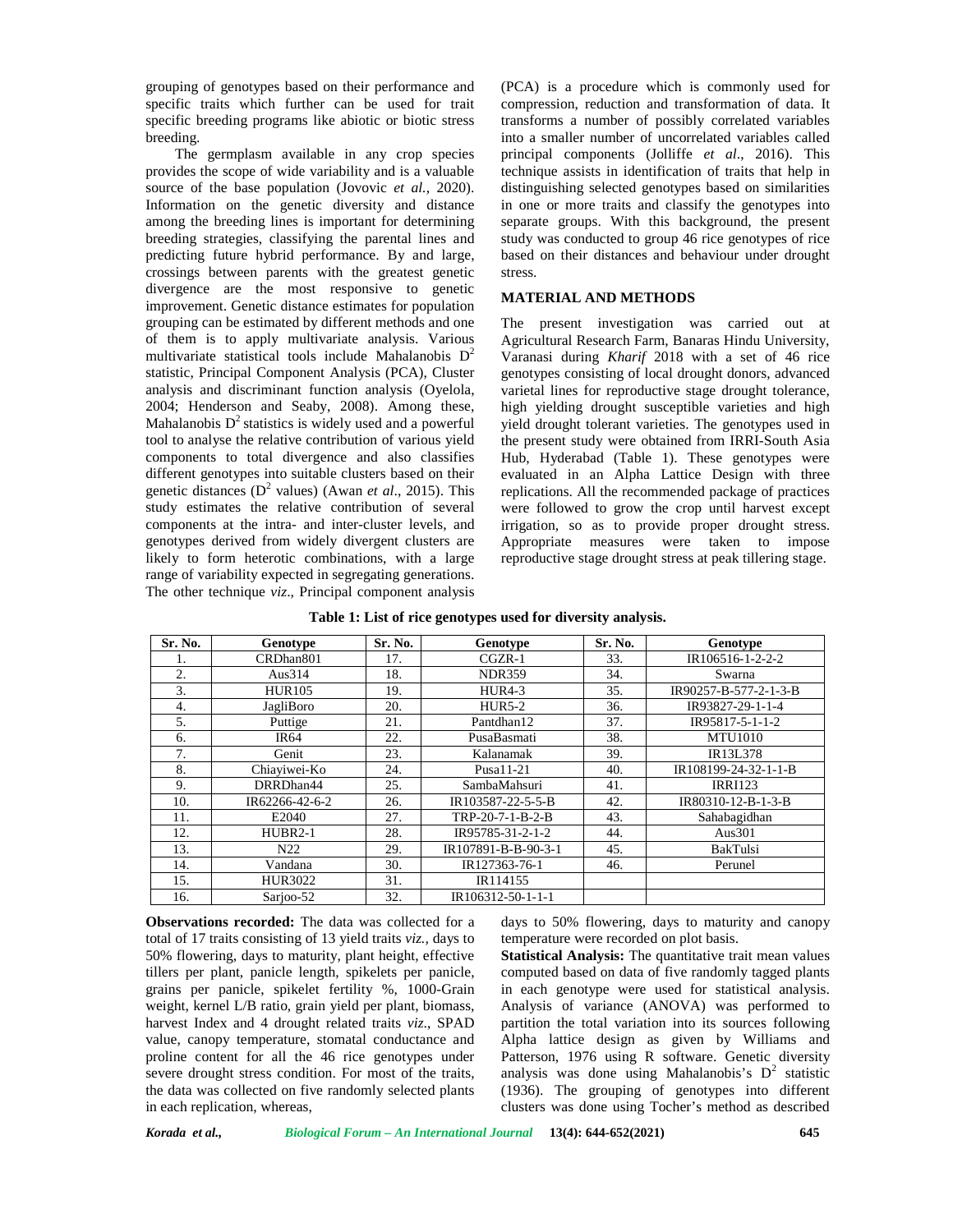by Rao, 1952. Genetic divergence analysis was done using INDOSTAT version 8.1. PCA reduces the dimensions of a multivariate data to a few principal axes, generates an Eigen vector for each axis and produces component scores for the characters. PCA for the 46 genotypes for 17 traits was done using factroextra package of R software.

## **RESULTS AND DISCUSSION**

**ANOVA:** The ANOVA revealed that the genotypes differed significantly for all the 17 traits included in the study, indicating the existence of sufficient amount of variability among the genotypes taken for the study (Table 2). However, the variation among blocks within the replication was insignificant. Significant differences among the genotypes were earlier reported by Ranjith *et al*., (2018), Kumari *et al*., (2019) and Singh *et al*., (2020).

**Mahalanobis's D<sup>2</sup> analysis:** Assessment of genetic diversity is an essential prerequisite for any crop improvement program (Mehmood *et al*., 2021). The models of multivariate analysis like Mahalanobis'  $D^2$ statistic provides as a useful statistical tool for measuring the genetic diversity in a given population with respect to characters that were considered together. It also gives a quantitative measurement of divergence among genotypes and also define the relative contribution of different characters towards total divergence (Khadakabhavi *et al*., 2014; Kumar *et al.,* 2017; Mounika and Lal, 2018). Many researchers have utilized Mahalanobis's  $D^2$  statistic for multivariate analysis, such as degree of divergence studies in crop germplasm collections (Akhtar *et al.,* 2012, Kumar *et al*., 2014, Bhati *et al*., 2015; Dey *et al.,* 2018).

| <b>Source of Variation</b><br><b>Traits</b> | <b>Replication</b><br>$(df=2)$ | Genotype<br>$(df=45)$ | Block(rep)<br>$(df=3)$ | <b>Residuals</b><br>$(df=87)$ |
|---------------------------------------------|--------------------------------|-----------------------|------------------------|-------------------------------|
| Days to 50 flowering                        | 0.79                           | 240.56***             | 0.55                   | 1.51                          |
| Days to maturity                            | 1.37                           | 260.46***             | 3.35                   | 1.55                          |
| <b>Plant height</b>                         | 25.89                          | 968.82***             | 42.64                  | 19.78                         |
| <b>Effective tillers per plant</b>          | $2.43*$                        | 4.79***               | 1.27                   | 0.43                          |
| Panicle length                              | 1.64                           | $18.55***$            | 0.65                   | 1.95                          |
| Spikelets per panicle                       | 534.9                          | 4490.0***             | 135.2                  | 274.3                         |
| Grains per panicle                          | 337.6                          | 3619.8***             | 119.9                  | 276.6                         |
| Spikelet fertility %                        | 3.81                           | 308.87***             | 5.51                   | 23.74                         |
| <b>Test weight</b>                          | 0.10                           | $27.22***$            | 0.17                   | 0.12                          |
| <b>Kernel L/B ratio</b>                     | 0.02                           | $1.08***$             | 0.02                   | 0.03                          |
| Grain yield per plant                       | 1.57                           | 78.98***              | 3.58                   | 2.92                          |
| <b>Biomass</b>                              | 45.14                          | 383.25***             | 18.51                  | 19.00                         |
| <b>Harvest Index</b>                        | 123.21*                        | 469.19***             | 21.31                  | 34.49                         |
| <b>SPAD</b> value                           | 4.03                           | 41.99***              | 11.88                  | 5.88                          |
| <b>Canopy Temperature</b>                   | $1.30*$                        | $4.22***$             | 0.59                   | 0.41                          |
| <b>Proline content</b>                      | 0.12                           | $17.35***$            | 0.03                   | 0.11                          |
| <b>Stomatal conductance</b>                 | 5316.0***                      | 47681.00***           | 72.00                  | 59.00                         |

**Table 2: Analysis of variance of 46 rice genotypes for 17 traits.**

\*, \*\* , \*\*\* Significant at 0.05, 0.01 and 0.001 percent probability levels respectively

**Grouping of the genotypes:** The magnitude of values suggested that there is considerable variability in the material studied, which led to genetic diversity and grouped the 46 genotypes into five clusters based on  $D^2$ values using Tocher's method. A trait based classification can be observed in the pattern of grouping. Cluster I is the largest with 26 genotypes comprising mostly of high yielding varieties of rice *viz*., MTU 1010, IR 64, Sarjoo-52, Pantdhan 12 *etc* and advanced varietal lines for drought tolerance which performed moderately under drought stress followed by cluster II with 10 genotypes which are mostly drought tolerant varieties of rice like DRR Dhan 44, Sahabagidhan *etc*. and other advanced varietal lines for drought tolerance and cluster III with 8 genotypes comprising of high yielding varieties with very poor performance under drought stress. Clusters IV and V are solitary clusters with single genotype *viz*., IR62266- 42-6-2 and Swarna respectively (Table 3).

|        | Table 3: Distribution of 46 rice genotypes into 5 clusters. |
|--------|-------------------------------------------------------------|
| No. of |                                                             |

| <b>Clusters</b>                     | Name of the genotypes |                                                                                                                                                                                                                                                                                                                                         |  |  |
|-------------------------------------|-----------------------|-----------------------------------------------------------------------------------------------------------------------------------------------------------------------------------------------------------------------------------------------------------------------------------------------------------------------------------------|--|--|
| genotypes<br>26<br><b>Cluster I</b> |                       | MTU1010, IR13L378, IR64, IR114155, IR106312-50-1-1-1, IRRI123, IR127363-76-<br>1, HUR4-3, IR103587-22-5-5-B, Aus301, BakTulsi, Chiayiwei-Ko, NDR359,<br>IR95817-5-1-1-2, Sarjoo-52, Pantdhan12, TRP-20-7-1-B-2-B, HUBR2-1, HUR5-2,<br>IR107891-B-B-90-3-1, Pusa11-21, JagliBoro, Vandana, Aus314, IR95785-31-2-1-2,<br>IR93827-29-1-1-4 |  |  |
| 10<br><b>Cluster II</b>             |                       | DRRDhan44, IR108199-24-32-1-1-B, IR90257-B-577-2-1-3-B, IR80310-12-B-1-3-<br>B, CGZR-1, IR106516-1-2-2-2, Sahabagidhan, HUR3022, CRDhan801, N22                                                                                                                                                                                         |  |  |
| 8<br><b>Cluster III</b>             |                       | Puttige, Perunel, Genit, Kalanamak, PusaBasmati, SambaMahsuri, HUR105, E2040                                                                                                                                                                                                                                                            |  |  |
| <b>Cluster IV</b>                   |                       | IR62266-42-6-2                                                                                                                                                                                                                                                                                                                          |  |  |
| <b>Cluster V</b>                    |                       | Swarna                                                                                                                                                                                                                                                                                                                                  |  |  |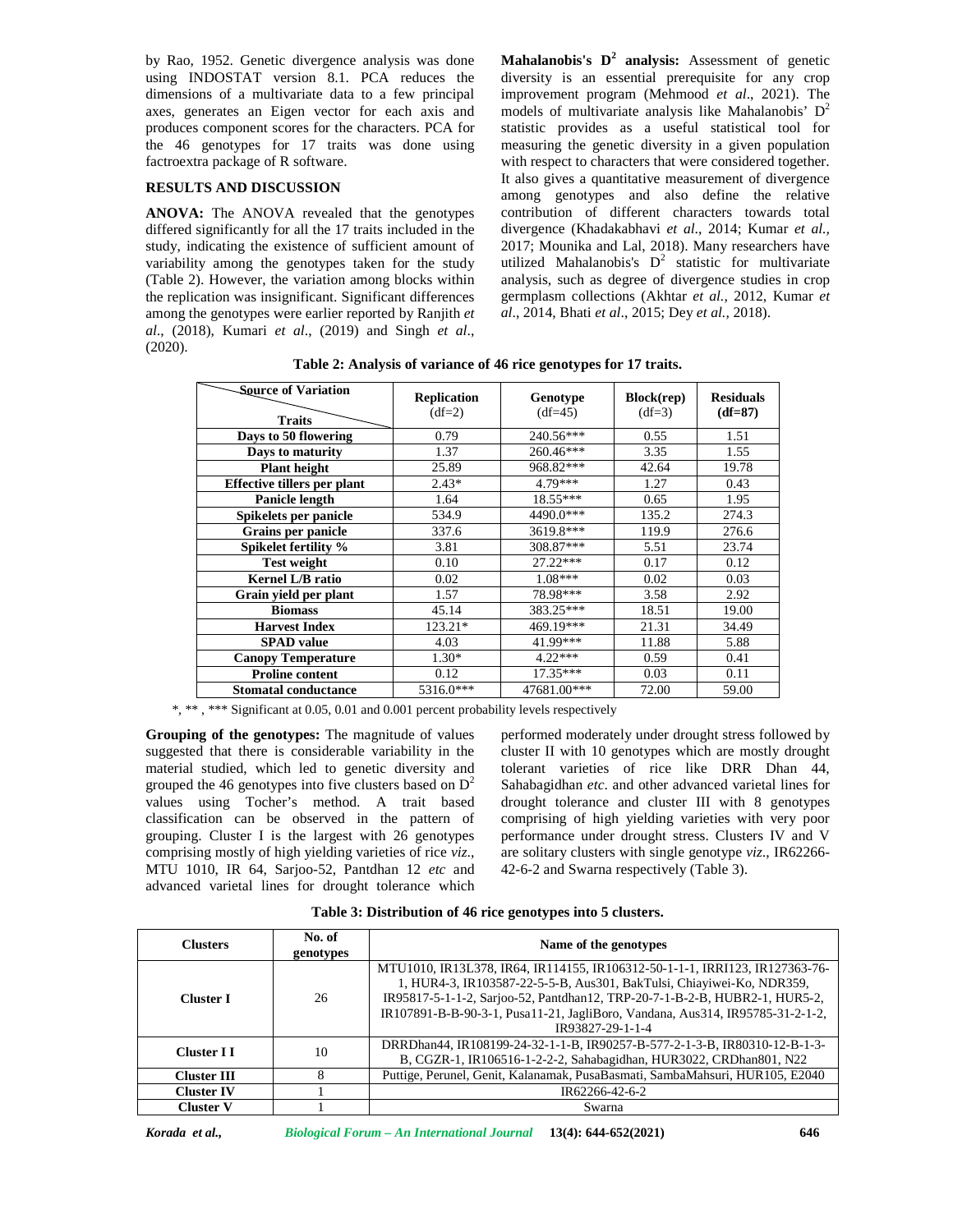The local drought donors were distributed in the first three clusters based on their performance. Similar pattern of grouping of genotypes into different clusters based on  $D<sup>2</sup>$  values using tochers method were reported by Kamlesh *et al*., (2015), Dey *et al.,* (2018), Singh *et al*., (2019), Singh *et al.,* (2020), where they classified 40, 12, 50, 29 genotypes into 8, 4, 8 and 6 clusters respectively. A dendrogram representing the relationship among the 46 rice genotypes is presented in Fig. 1.

**Intra and Inter-cluster genetic distances (D<sup>2</sup> values):** The intra cluster distances in the 5 clusters varied from 0 in clusters IV and V to a maximum distance of 38.30 in cluster III followed by 30.43 in cluster II and 24.09 in cluster I, indicating the presence of diverse genotypes within these clusters and hybridization between the genotypes within this cluster would yield considerable heterosis. The highest inter-cluster distance was found between clusters II and III (54.52), followed by clusters I and V (52.26), clusters IV and V (50.83) and clusters III and IV (50.77). The average genetic distances between the five clusters are well presented in Table 4.

|                    | Cluster I | Cluster II | <b>Cluster III</b> | <b>Cluster IV</b> | Cluster V |
|--------------------|-----------|------------|--------------------|-------------------|-----------|
| Cluster I          | 24.09     | 44.10      | 35.03              | 37.82             | 52.26     |
| <b>Cluster II</b>  |           | 30.43      | 54.52              | 47.75             | 41.13     |
| <b>Cluster III</b> |           |            | 38.30              | 50.77             | 54.07     |
| Cluster IV         |           |            |                    | 0.00              | 50.83     |
| Cluster V          |           |            |                    |                   | 0.00      |

**Table 4: Intra and Inter cluster D<sup>2</sup> values among the five clusters.**

General notion exists that the larger is the divergence between the parental genotypes, the higher will be the heterosis in crosses (Falconer, 1964). Therefore, it would be desirable to attempt crosses between genotypes belonging to distant clusters for getting highly heterotic crosses which are likely to yield a wide range of segregants on which selection can be practiced. Cluster II with 10 genotypes having drought tolerant high yielding varieties of rice and cluster III with 8 genotypes comprising of high yielding but susceptible to drought showed maximum inter cluster distance and are the most divergent groups and thus it is desirable to select genotypes from these clusters as parents in recombination breeding programs. Hybridization between the genotypes of these clusters would yield in recombinants with higher yield along with drought tolerance.

However, lowest inter-cluster distance was observed between clusters I and III followed by clusters I and IV suggesting similarities among the genotypes in these clusters for most of the traits. Similar findings were reported by Priyanka *et al*., (2015), Ashok *et al.,* (2017), Behera *et al*., (2018), Srinivas, (2018) and Pathak *et al.,* (2020). Mukul *et al.,* (2019), have classified 100 rice genotypes into 11 clusters and the highest inter-cluster distance was recorded between clusters X and XI (458.41), whereas, maximum intra cluster distance was observed in cluster IX (63.20) and cluster 1 recorded the lowest intra-cluster distance (13.46) suggesting a closer relationship and low degree of diversity among the genotypes of this cluster.

**Cluster means:** The average performance of all genotypes in a cluster is represented by the cluster means and shows the mean values for different traits for different clusters (Table 5).

**Table 5: Cluster mean values estimated by Tocher's method from 46 rice genotypes and percent contribution of each character towards total divergence.**

| <b>Cluster</b><br><b>Characters</b> | <b>Cluster I</b> | <b>Cluster II</b> | <b>Cluster</b><br>Ш | <b>Cluster</b><br>IV | <b>Cluster V</b> | <b>Times</b><br>ranked<br>1 <sup>st</sup> | % Contribution |
|-------------------------------------|------------------|-------------------|---------------------|----------------------|------------------|-------------------------------------------|----------------|
| Days 50% flowering                  | 91.67            | 93.33             | 99.17               | 92.67                | 122.67           | 45                                        | 3.35           |
| Days to maturity                    | 119.31           | 123.37            | 128.42              | 123.67               | 147.33           | 103                                       | 5.95           |
| <b>Plant height</b>                 | 102.38           | 100.66            | 121.24              | 105.73               | 91.4             | 28                                        | 2.71           |
| <b>Effective tillers per plant</b>  | 6.99             | 6.93              | 6.5                 | 4.33                 | 7.67             | 4                                         | 7.00           |
| Panicle length                      | 24.46            | 24.4              | 23.22               | 24.41                | 24.61            | 3                                         | 3.10           |
| Spikelets per panicle               | 133.62           | 166.33            | 131.75              | 85.67                | 220.33           | $\overline{2}$                            | 0.19           |
| Grains per panicle                  | 111.87           | 146.2             | 97.21               | 77.33                | 171              | 7                                         | 0.68           |
| Spikelet fertility %                | 83.86            | 87.7              | 76.3                | 89.99                | 77.67            | $\Omega$                                  | 0.00           |
| <b>Test weight</b>                  | 24.09            | 23.36             | 20.96               | 34.13                | 24.08            | 168                                       | 16.23          |
| Kernel L/B ratio                    | 3.25             | 3.19              | 2.97                | 2.85                 | 2.88             | 6                                         | 1.48           |
| Grain yield per plant               | 15.21            | 20.07             | 11.55               | 13.67                | 22.78            | 8                                         | 4.58           |
| <b>Biomass</b>                      | 36.96            | 41.95             | 36.45               | 25.23                | 43.17            | 4                                         | 0.39           |
| <b>Harvest Index</b>                | 43.67            | 48.95             | 32.28               | 54.37                | 53.28            | 2                                         | 0.19           |
| <b>SPAD</b> value                   | 37.81            | 37.24             | 34.25               | 37.97                | 38.3             | $\Omega$                                  | 0.00           |
| <b>Canopy Temperature</b>           | 32.01            | 31.74             | 33.08               | 32.57                | 32.43            | $\Omega$                                  | 0.00           |
| <b>Proline content</b>              | 10.89            | 13.16             | 11.76               | 9.64                 | 13.88            | 145                                       | 14.01          |
| <b>Stomatal conductance</b>         | 473.54           | 713.37            | 425.95              | 522.21               | 655.32           | 499                                       | 40.14          |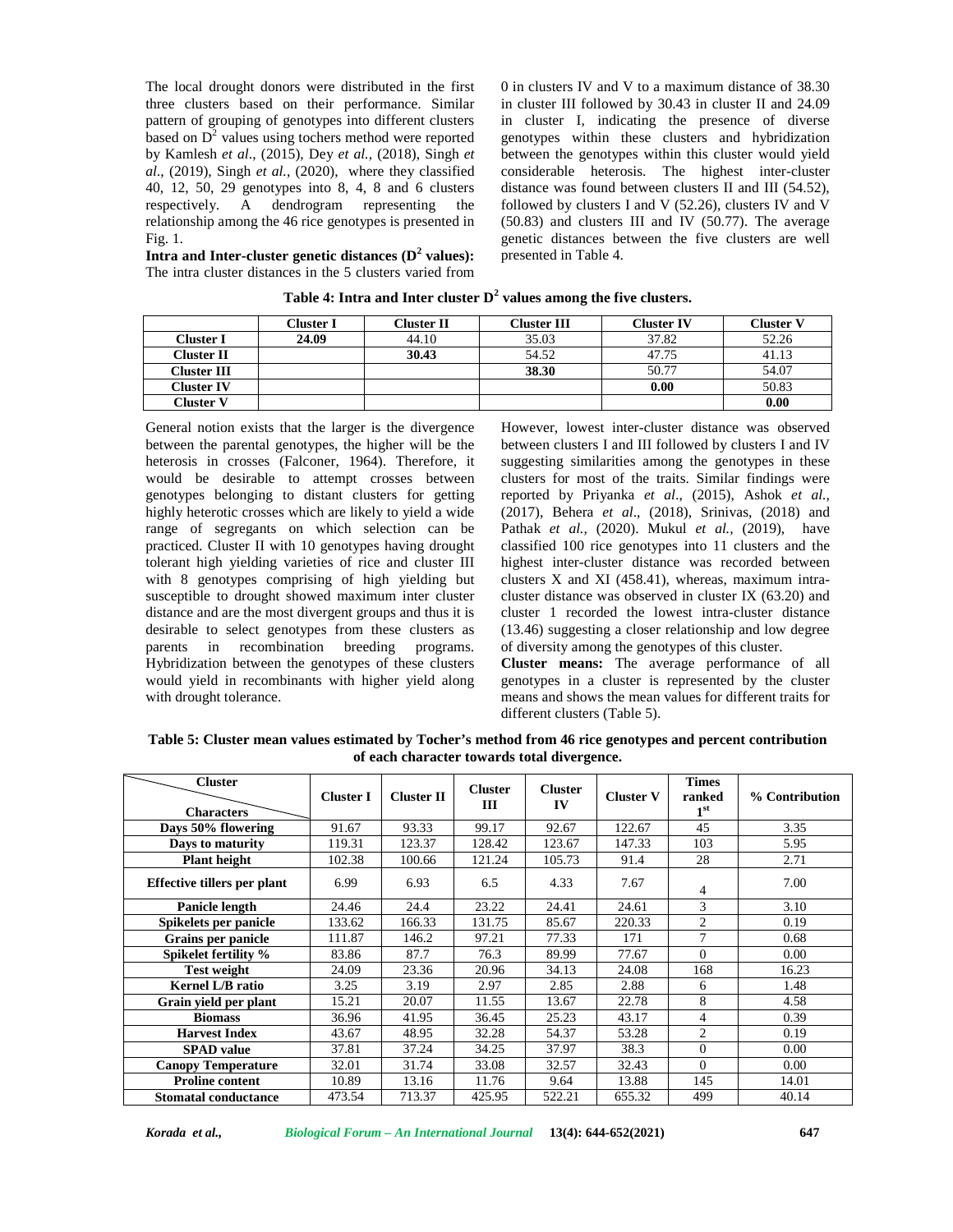The highest mean value for 10 traits *viz.,* days to 50% flowering, days to maturity, effective tillers per plant, panicle length, spikelets per panicle, grains per panicle, grain yield per plant, harvest index, SPAD value, proline content were seen in cluster V, meaning the performance for most of the traits in this cluster is good. Cluster III had the highest average values for plant height and canopy temperature which is a negative aspect in context of rice and cannot be considered for selection at least for these traits, whereas, cluster IV displayed the highest mean values for spikelet fertility %, test weight and biomass which is a positive aspect in relation to yield and can be considered during selection. In the case of kernel L/B ratio, the highest mean value was seen in cluster I and cluster II had the highest mean for stomatal conductance and can be considered for selection of these traits in the mentioned clusters. Similar reports of cluster mean for various traits and use of genotypes of that particular cluster for specific traits improvement was earlier reported in rice by Singh *et al.,* (2019); Singh *et al.,* (2020) and Pathak *et al*., (2020) where they grouped 50, 29 and 29 genotypes into 8, 6 and 6 clusters respectively.

**Percent contribution of each character towards total divergence:** The more is the variation present in a particular trait, the more it contributes to total divergence among the genotypes. Among the 17 characters included in the study, stomatal conductance (40.14%) contributed the most to total divergence, followed by test weight (16.23%), proline content  $(14.01\%)$ , effective tillers per plant  $(7.00\%)$ , days to maturity (5.95%), grain yield per plant (4.58%), days to 50% flowering (3.35%), panicle length (3.10%), Plant height (2.71%), grains per panicle (0.68%), biomass (0.39%), harvest index (0.19%) and spikelets per panicle (0.19%). The remaining three traits *viz.,* spikelet fertility %, SPAD value and canopy temperature do not have any contribution towards total divergence. The contribution of each character towards total divergence is presented in Table 5. The characters showing major contributions towards genetic divergence should be given more consideration in crop improvement programs. The results were in agreement with the findings of Subudhi *et al*., (2008) for plant height, days to 50% flowering and test weight. Kumari *et al.,* (2019) for effective tillers per plant and test weight. Priyanka (2015); Ranjith *et al*., (2018) and Manohara *et al.,* (2019) reported similar results in explaining the contribution of each trait towards total divergence.

**Principal Component analysis (PCA):** To find out independent impact of all the traits under study, PCA was conducted. Principal Components (PCs) are orthogonal, independent and explain the variation that is not explained by others (Mohammadi and Prasanna, 2003; Woredo *et al*., 2014). In the current study, the first six PCs with Eigen values  $> 1$  contributed 75.30 % variability existing in the rice varieties for the 17 characters indicates that the identified traits within the axes exhibited great influence on the phenotype of germplasm lines. PCA provided eigenvalues and percent variation for 17 principal component axes in 46 rice genotypes (Table 6). Remaining components with Eigen values < 1 contributed 24.97 % variability. PC 1 with Eigen value 3.99 contributed 23.49 % of total variability. PC 2 and PC 3 with Eigen values of 3.41 and 1.65 contributed 20.09 % and 9.75% of total variability respectively. A Scree plot illustrating the variance explained by the 17 PCs was shown in Fig.2. It can be observed that maximum variation was present in first 2 PCs and hence, selection of genotypes from these PCs will be useful. Similarly, Kasyap and Yadav, 2020 have done PCA and revealed that first five principal components addressed 80.03 (%) of the total variability with PC1, PC2 and PC3 explaining 33.48 %, 13.75% and 11.75% respectively.

**Table 6: Eigenvalue, Percent variance and Cumulative percent variance explained by 17 principal components.**

| PC            | Eigenvalue  | <b>Percent Variance</b> | <b>Cumulative percent</b><br>variance |
|---------------|-------------|-------------------------|---------------------------------------|
| <b>PCI</b>    | 3.993528657 | 23.49134504             | 23.49134504                           |
| <b>PCII</b>   | 3.416918448 | 20.09952028             | 43.59086532                           |
| PCIII         | 1.658508026 | 9.755929567             | 53.34679489                           |
| <b>PCIV</b>   | 1.510997622 | 8.888221307             | 62.2350162                            |
| <b>PCV</b>    | 1.153410342 | 6.78476672              | 69.01978292                           |
| <b>PCVI</b>   | 1.068507009 | 6.285335344             | 75.30511826                           |
| <b>PCVII</b>  | 0.885614032 | 5.209494308             | 80.51461257                           |
| <b>PCVIII</b> | 0.789475642 | 4.643974366             | 85.15858694                           |
| <b>PCIX</b>   | 0.598433801 | 3.52019883              | 88.67878577                           |
| <b>PCX</b>    | 0.558659448 | 3.286232046             | 91.96501781                           |
| <b>PCXI</b>   | 0.447388243 | 2.631695549             | 94.59671336                           |
| <b>PCXII</b>  | 0.432773148 | 2.545724402             | 97.14243776                           |
| <b>PCXIII</b> | 0.231713738 | 1.363021988             | 98.50545975                           |
| <b>PCXIV</b>  | 0.202274599 | 1.189850582             | 99.69531033                           |
| <b>PCXV</b>   | 0.03536022  | 0.208001296             | 99.90331163                           |
| <b>PCXVI</b>  | 0.01446614  | 0.085094939             | 99.98840657                           |
| <b>PCXVII</b> | 0.001970883 | 0.011593432             | 100                                   |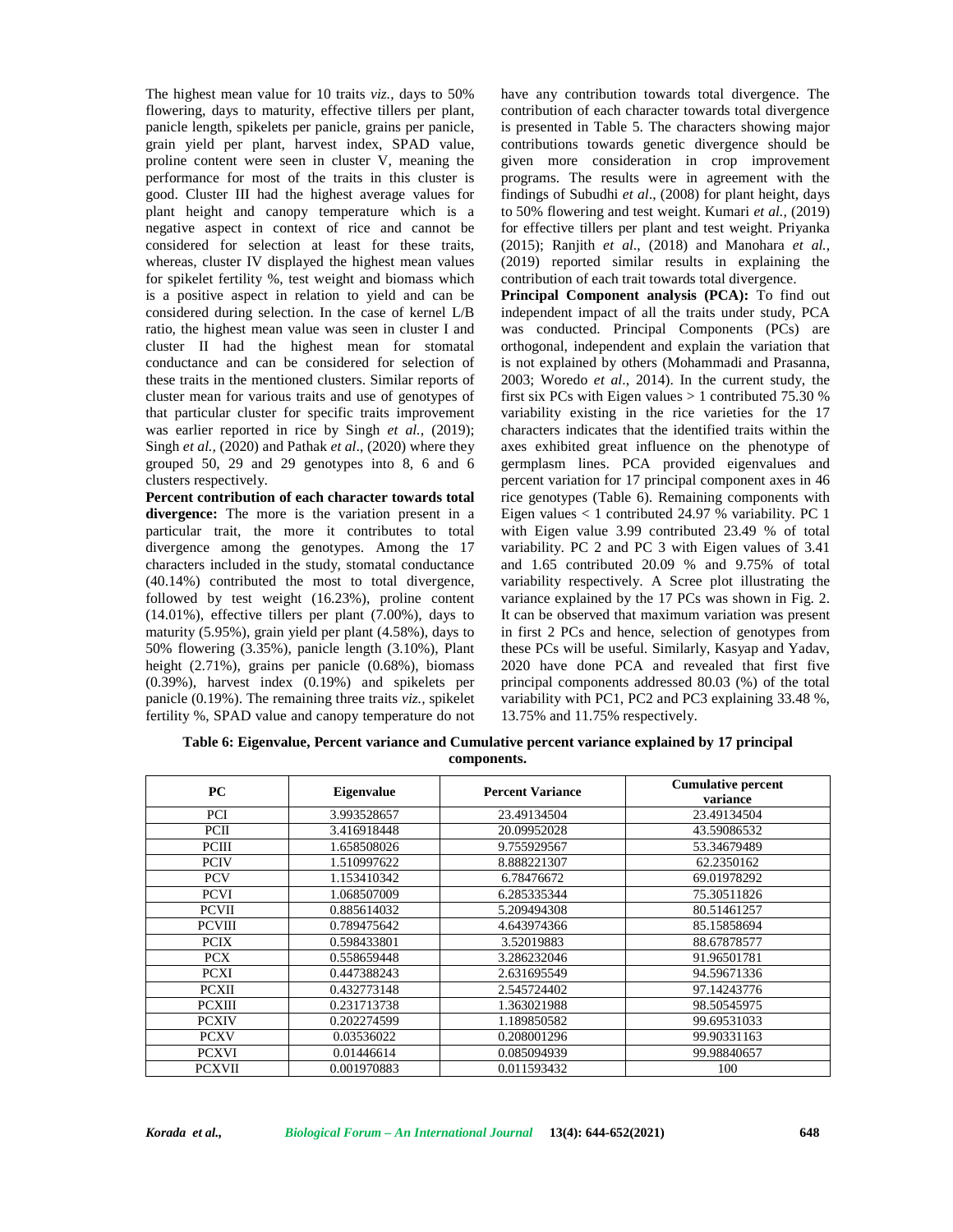

**Fig. 2.** Scree plot representing the percent variance explained by each Principal Component (PC).

**Factor loading of different characters:** The contribution of all the characters in the first six PCs to the total variability was shown in Table 7. PC1 has high component loading for grains per panicle (19.30), spikelets per panicle (19.02), grain yield per plant (18.14), biomass (6.44), days to 50% flowering (6.32), stomatal conductance (6.12) and others that accounted for 23.49% of total variation. PC2 had high component loadings for spikelet fertility % (19.65), harvest index (17.21), days to maturity (13.60), canopy temperature  $(9.24)$ , test weight  $(7.27)$  etc. that accounted  $20.09\%$  of total variation. The contribution of variables to PC1 and PC2 was represented in Fig. 3. It indicates that a proper hybridization program can be formulated by selecting

the genotypes from the first 2 Principal Components as they have variables contributing to higher yields and contributed maximum toward diversity with maximum eigenvalues. Similar results of factor loading in various PCs were reposted by Nachimuthu *et al,.* (2014); Sharma *et al.,* (2014); Mahendran *et al.,* (2015); Sanyal *et al.,* (2016) and Gour *et al*., (2017).

The PCA scores for 80 genotypes in the first 2 principal components were estimated and were considered from which the squared distances of each genotype were derived and are plotted on a biplot. The distribution of genotypes based on their diversity can be observed in the 4 quadrants in various colours (Fig. 4).

|                                    | PC <sub>1</sub> | <b>PCII</b> | <b>PCIII</b> | <b>PCIV</b> | <b>PCV</b> | <b>PCVI</b> |
|------------------------------------|-----------------|-------------|--------------|-------------|------------|-------------|
| <b>Eigenvalue</b>                  | 3.994           | 3.417       | 1.659        | 1.511       | 1.153      | 1.069       |
| <b>Percent variance</b>            | 23.491          | 20.100      | 9.756        | 8.888       | 6.785      | 6.285       |
| <b>Cumulative percent variance</b> | 23.491          | 43.591      | 53.347       | 62.235      | 69.020     | 75.305      |
| Days to 50% flowering              | 6.328           | 1.085       | 8.613        | 3.247       | 7.785      | 10.222      |
| Days to maturity                   | 4.778           | 13.609      | 3.792        | 3.500       | 0.304      | 13.312      |
| Plant height                       | 1.105           | 0.871       | 27.174       | 7.281       | 6.255      | 4.894       |
| Effective tillers per plant        | 0.003           | 0.071       | 2.029        | 10.210      | 28.498     | 18.702      |
| <b>Panicle length</b>              | 4.399           | 0.000       | 8.940        | 19.263      | 12.207     | 0.530       |
| Spikelets per panicle              | 19.029          | 1.150       | 0.022        | 0.210       | 4.228      | 0.660       |
| Grains per panicle                 | 19.302          | 1.320       | 0.165        | 0.009       | 4.134      | 2.135       |
| Spikelet fertility %               | 0.188           | 19.654      | 0.537        | 0.654       | 0.090      | 0.706       |
| <b>Test weight</b>                 | 0.503           | 7.727       | 0.223        | 7.368       | 0.057      | 27.052      |
| <b>Kernel L/B ratio</b>            | 0.642           | 5.233       | 30.755       | 0.348       | 0.348      | 0.096       |
| Grain vield per plant              | 18.141          | 2.259       | 2.600        | 0.008       | 1.305      | 0.188       |
| <b>Biomass</b>                     | 6.440           | 6.672       | 0.658        | 0.153       | 11.049     | 9.154       |
| <b>Harvest Index</b>               | 4.385           | 17.215      | 0.801        | 1.564       | 2.866      | 3.474       |
| <b>SPAD</b> value                  | 4.802           | 3.649       | 6.128        | 0.955       | 6.687      | 2.620       |
| <b>Canopy Temperature</b>          | 1.920           | 9.246       | 2.710        | 2.873       | 12.802     | 3.119       |
| <b>Proline content</b>             | 1.909           | 0.187       | 2.135        | 36.645      | 0.533      | 0.090       |
| <b>Stomatal conductance</b>        | 6.125           | 0.287       | 2.716        | 5.712       | 8.636      | 3.046       |

**Table 7: Factor loading of different characters (unrotated) for the first 6 PCs (Eigen value ˃ 1).**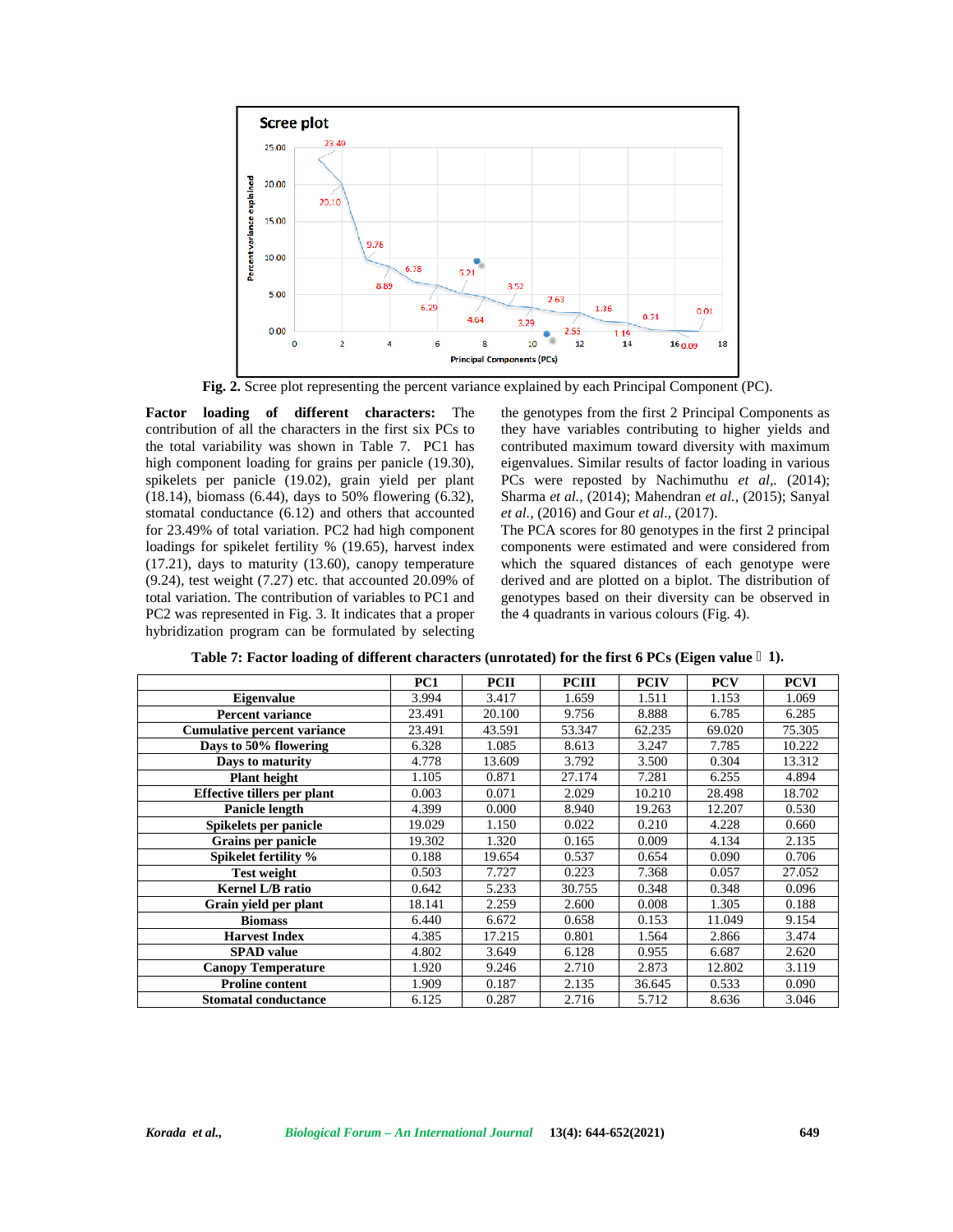

DFF: Days to 50% flowering; DM: Days to maturity; PH: Plant height; ETPP: Effective tillers per plant; PL: Panicle length; SPP: Spikelets per panicle; GPP: Grains per panicle, SF: Spikelet fertility %; TW: 1000-Grain weight; L:B: Kernel L/B ratio; GYPP: Grain yield per plant; BM: Biomass; HI: Harvest Index; SPAD: SPAD value; CT: Canopy temperature; SC: Stomatal conductance; PC: Proline content.

**Fig. 3.** PCA graph of the 17 traits for first two principal components.

The genotypes *viz*., Samba Mahsuri, Pusa Basmati, Swarna, E2040, CR Dhan 801, DRR Dhan 44, Sahabagidhan etc. which are placed away from the centre are more diverse than the genotypes that are located around the origin and the crossing between them is expected to produce desirable transgressive segregants. As we can see from Fig. 4, the drought tolerant varieties of rice *viz*., CR Dhan 801, DRR Dhan 44, Sahabagidhan and donors like Jagli Boro, Bak Tulsi, Aus 314, E2040 *etc* are placed far from the drought susceptible varieties *viz*., Samba Mahsuri, Pusa Basmati, HUBR 2-1 *etc*. According to Raji (2002), a criterion was chosen to govern the limit for the coefficients of the proper vectors. Based on this, vector coefficient 0.3 are having large effect and can be considered important, while vector coefficients 0.3 were considered not to have important effect on the overall variation. Based on this concept, the genotypes distributed away from the origin and having values greater than 0.3 can be considered diverse and can be used in hybridization programs to obtain recombinants that can perform well under drought stress. Woredo *et al*., (2014) reported that, based on the PCA scores, the distribution pattern of 24 rice genotypes with 17 agro morphological characters and suggested genotypes based on their diversity and genetic distance for further crossing programs. Similar use of PCA for data compression and interpretation was made by Hossain *et al*., (2016); Pathak *et al*., (2018) and Ranjith *et al*., (2019).



**Fig. 4.** PCA Biplot representing the distribution of 46 rice genotypes on the first 2 Principal Component axes.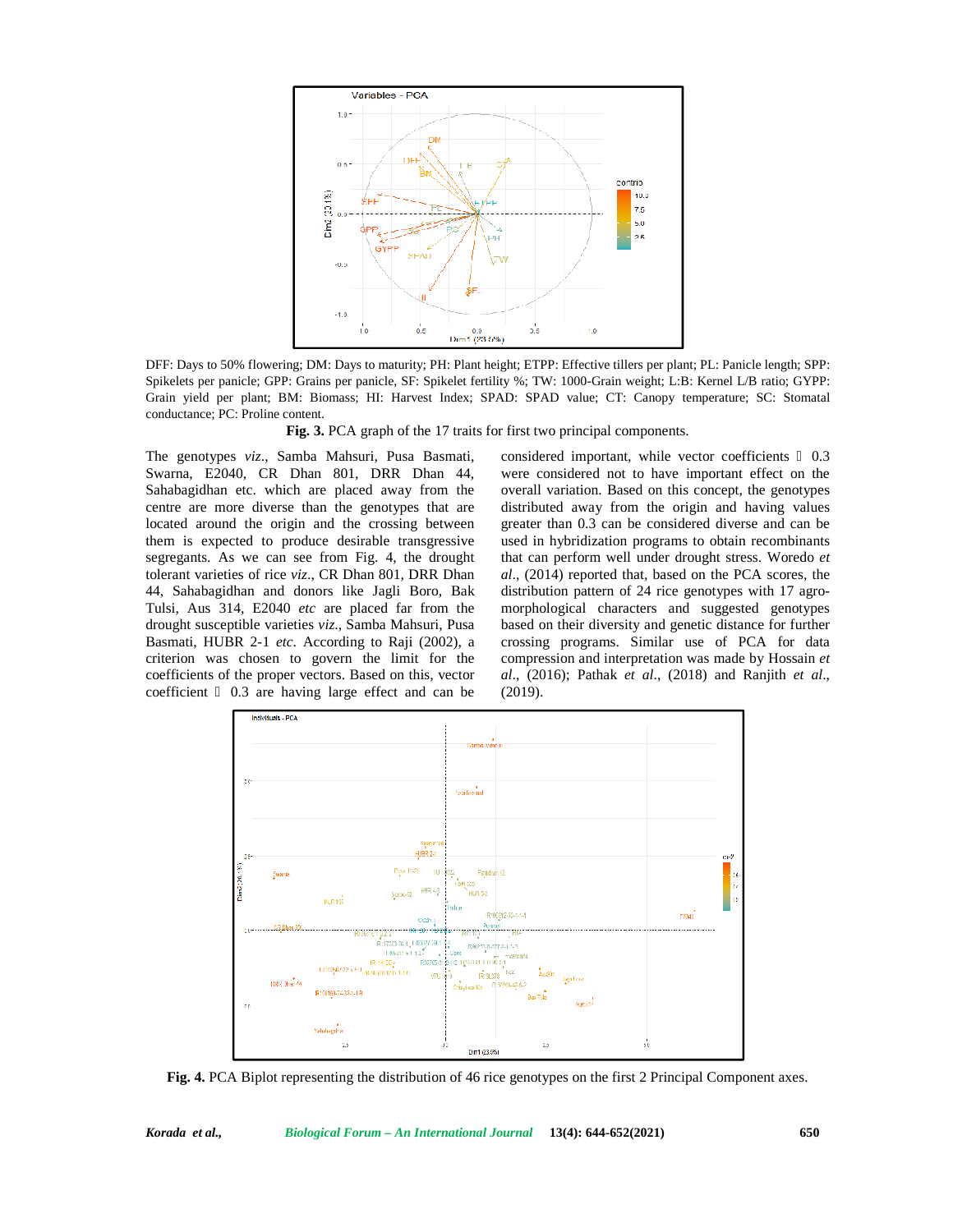The distribution pattern of the genotypes on the biplot can be correlated with the grouping obtained by Tochers method using Mahalanobis  $\overline{D}^2$  values. The distribution based on drought tolerance ability and their genetic distances can be observed in both the methods.

#### **CONCLUSION**

Diverse parents are expected to yield higher frequency of heterotic hybrids in addition to generating a broad spectrum of variability in segregating generations. Multivariate analysis like  $D^2$  and PCA based grouping would help in identification of diverse parents that can be used for future breeding programs. Based on these analyses, in the present study, genotypes *viz*., CR Dhan 801, DRR Dhan 44, Sahabagidhan which are high yielders and drought tolerant can be crossed with drought susceptible varieties like Samba Mahsuri, Swarna, Pusa Basmati etc. which would help in development of heterotic hybrids for drought prone areas and selections can be made for recombinants that perform well in advanced segregating generations under drought stress.

**Acknowledgement.** The authors thankfully acknowledge IRRI-South Asia Hub, Hyderabad for providing the requisite germplasm and AGGRi Alliance Project of IRRI being conducted at Banaras Hindu University, Varanasi for their support to get this work accomplished.

#### **REFERENCES**

- Akhtar, J., Ashraf, M., Akram, M., & Hameed, A. (2012). A multivariate analysis of rice genetic resources. *Pakistan Journal of Botany, 44(*4): 1335- 1340.
- Ashkani, S., Rafii, M. Y., Shabanimofrad, M., Miah, G., Sahebi, M., Azizi, P., & Nasehi, A. (2015). Molecular breeding strategy and challenges towards improvement of blast disease resistance in rice crop. *Frontiers in plant science, 6*: 886.
- Ashok, S., Jyothula, D. P. B., & Ratnababu, D. (2017). Genetic divergence studies for yield, yield components and grain quality parameters in rice (*Oryza sativa* L.). *Electronic Journal of Plant Breeding, 8*(4): 1240-1246.
- Awan, S. I., Ahmad, S. D., Ali, M. A., Ahmed, M. S., & Rao, A. (2015). Use of multivariate analysis in determining characteristics for grain yield selection in wheat. *Sarhad J. of Agric., 31*: 139-150.
- Bailey-Serres, J., Parker, J. E., Ainsworth, E. A., Oldroyd, G. E., & Schroeder, J. I. (2019). Genetic strategies for improving crop yields. *Nature, 575*(7781): 109-118.
- Behera, P. P., Singh, S. K., Singh, D. K., Reddy, Y. S., Habde, S., Khaire, A., & Ashrutha, M. A. (2018). Genetic diversity analysis of rice (*Oryza sativa* L.) genotypes with high grain zinc content for yield and yield traits. *Journal of Pharmacognosy and Phytochemistry, 7*(4): 1319-1323.
- Bhati, P. K., Singh, S. K., Dhurai, S. Y., & Sharma A. (2015). Genetic divergence for quantitative traits in rice germplasm. *Electronic Journal of Plant Breeding, 6*(2): 528-534.
- DE  $\&$  S, 2020https://eands.dacnet.nic.in/PDF/Pocket%202020- %20Final%20web%20file.pdf
- Dey, R., Singh, S. K., Korada, M., Kujur, S. N., & Sharma, Y. (2018). Genetic Diversity Analysis in Rice (*Oryza sativa* L.) Genotypes. *International Journal of*

*Agriculture, Environment and Biotechnology,* 849- 853.

- Falconer, D.S. (1964). An Introduction to Quantitative Genetics. Oliver and Boyd Publishing Co. Pvt. Ltd., *Edinburgh*. 312-324.
- Gour, L., Maurya, S. B., Koutu, G. K., Singh, S. K., Shukla, S. S., & Mishra, D. K. (2017). Characterization of rice (*Oryza sativa* L.) genotypes using principal component analysis including scree plot & rotated component matrix. *International Journal of Chemical Studies, 5*(4): 975-983.
- Henderson, P. A., & Seaby, R. M. (2008). A practical handbook for multivariate methods (pp. 1-224). Lymington, England: Pisces Conservation.
- Hossain, S., Haque, M. M., & Rahman, J. (2016). Genetic Diversity Analysis of Some Extinct Local Aman Rice Genotypes (*Oryza Sativa* L.) in Bangladesh. *Haya: Saudi J. Life Sci., 1*(3): 93-99.
- Jolliffe, I. T., & Cadima, J. (2016). Principal component analysis: a review and recent developments. Philosophical Transactions of the Royal Society A: Mathematical, *Physical and Engineering Sciences, 374*(2065): 20150202.
- Jovovic, Z., Andjelkovic, V., Przulj, N., & Mandic, D. (2020). Untapped Genetic Diversity of Wild Relatives for Crop Improvement. In Rediscovery of Genetic and Genomic Resources for Future Food Security (pp. 25- 65). Springer, Singapore.
- Kamlesh, K., Shinde, S. R., & Jagtap, S. M. (2015). Genetic divergence in upland rice (*Oryza sativa* L.). *International Journal of Plant Sciences (Muzaffarnagar), 10*(1): 60-63.
- Kashyap, A. and Yadav, V. K. (2020). Principal Component Analysis and Character Association for Yield Components in Rice (*Oryza sativa* L.) Genotypes of Salt Tolerance under Alkaline Condition. *Int. J. Curr. Microbiol. App. Sci., 9*(10): 481-495.
- Khadakabhavi, S., Girish, G., Dharmaraj, P. S., & Lokesha, R. (2014). J Presearch article. *International Journal of Plant Sciences, 9*(1): 129-132.
- Khush, G. S. (2005). What it will take to feed 5.0 billion rice consumers in 2030. *Plant molecular biology, 59*(1): 1- 6.
- Kumar, B., Gupta, B. B., & Singh, B. (2014). Genetic diversity for morphological and quality traits in rice (*Oryza sativa* L.). *An International Quarterly Journal of Life Sciences, 9*(4): 1759-1762.
- Kumar, P., Chandra, G., Jyoti, B., Singh, A., Magadum, S., Shrotria, P. K., & Singh, N. K. (2017). Estimation of genetic components of variance for yield and its contributing characters in forage sorghum [*Sorghum bicolor* (L.) Moench]. Bulletin of Environment, *Pharmacology and Life Sciences, 6*: 310-314.
- Kumari, S., P. K., Singh, P., Bisen Bapsila, L., Rai, V. P., & Sinha, B. (2018). Genetic diversity analysis of rice (*Oryza sativa* L.) germplasm through morphological markers. *International Journal of Agriculture, Environment and Biotechnology,* 953-957.
- Mahalanobis, P.C. (1928). A statistical study at Chinese head measurement. *Journal of Asiatic Society, 25*: 301-377
- Mahendran, R., Veerabadhiran, P., Robin, S., & Raveendran, M. (2015). Principal compoinent analysis of rice germpalsm accessions under high temperature stress. *International Journal of Agricultural Science and Research, 5*(3): 355-360.
- Mahendran, R., Veerabadhiran, P., Robin, S., & Raveendran, M. (2015). Principal compoinent analysis of rice germpalsm accessions under high temperature stress. *International Journal of Agricultural Science and Research, 5*(3): 355-360.

*Korada et al., Biological Forum – An International Journal* **13(4): 644-652(2021) 651**